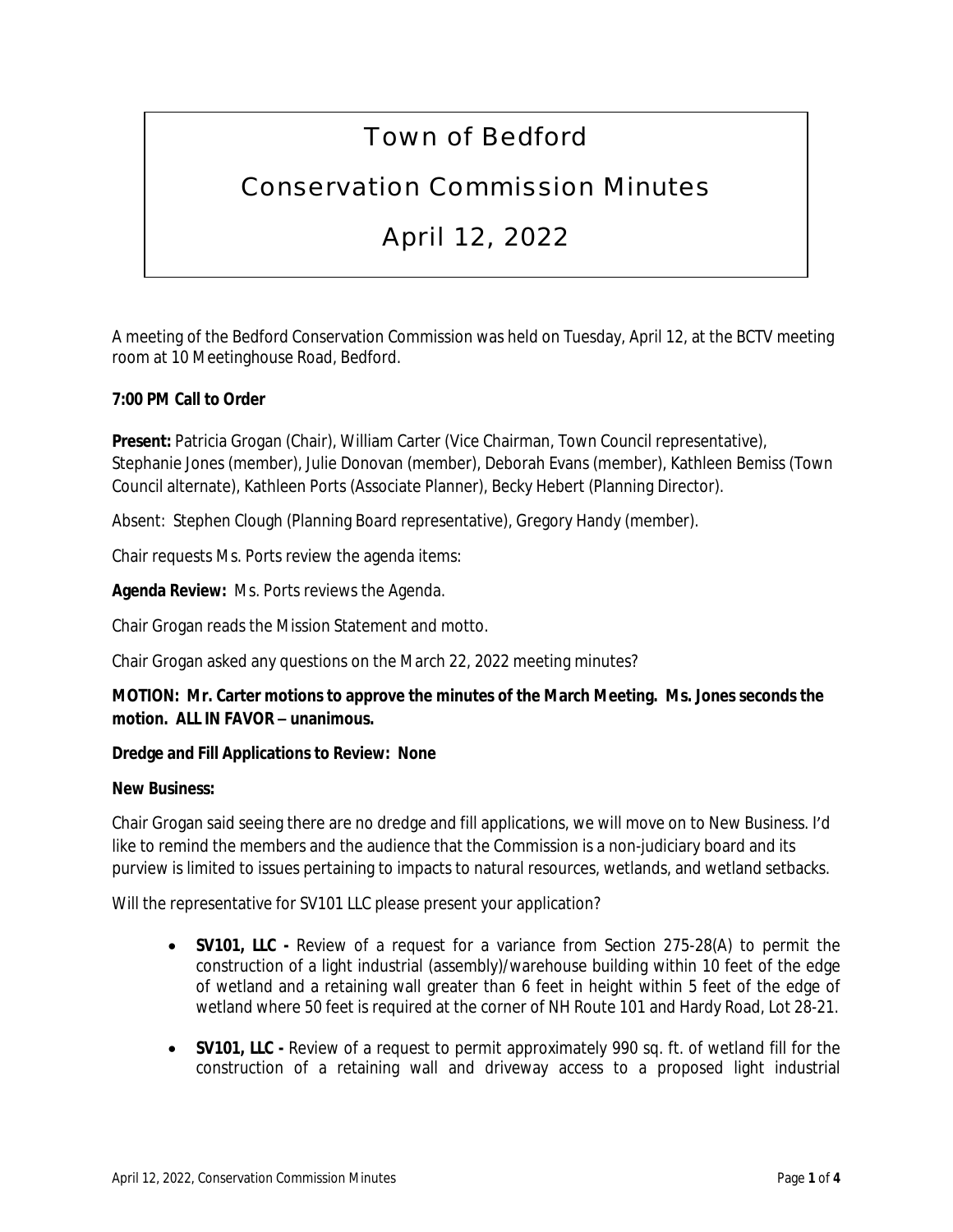(assembly)/warehouse in accordance with Section 275-27(D), located at the corner of NH Route 101 and Hardy Road, Lot 28-21.

**Jeff Kevan and Mark West testify**: Jeff Kevan, TF Moran introduced himself, Mark West, the wetland scientist of West Consulting, and Alex Valais, the owner. Mr. Kevan provides an overview of the proposal and describes how it interacts with the adjacent parcel. He describes the wetland and proposed impacts to the wetland and buffer. He states that at the direction of Mr. West, they shifted the building and parking forward on the site to provide as much buffer to the vernal pool as possible. Mr. West presents an assessment of the affected wetlands and their functions and values.

Member asks if there is room for stormwater management and snow storage removal. Mr. Kevan states the site will meet all stormwater quality standards and the design will maintain pre-existing discharge rates. Snow removal may be a combination of onsite and removal to an offsite location. Member inquires whether the parking area can be moved east to pull it out to the vernal pool setback. Mr. Kevan states that impervious surface is allowed in the setback but regardless, the turn radius is such that the parking lot cannot be shifted east. Member asks how much of the buffer will be needed for construction. Mr. Kevan states that 5 to 10 feet is needed for grading and that they may be able to add a short wall to ensure it is not more than that, but the remainder, 28 to 33 would be undisturbed.

Member asked if there are interior drains. Mr. Kevan states that those are not allowed.

Ms. Grogan asks if any member of the public has a question. Seeing none, Ms. Grogan asks Mr. Kevan to continue with the next proposal. Ms. Grogan states that the Commission received and distributed a comment letter from resident Heidi Cole.

- **Two Hardy Road LLC -** Review of a request for a variance from Section 275-27(A) to permit 2,642 sq. ft. of wetland fill for development of a gas station/convenience store, drive-thru, and retaining wall at the corner of NH Route 101 and Hardy Road, Lot 28-20.
- **Two Hardy Road LLC -** Review of a request for a variance from Section 275-28(A) to permit the construction of a retaining wall greater than 6 feet in height at the edge of a wetland where 50 feet is required at the corner of NH Route 101 and Hardy Road, Lot 28-20.

**Jeff Kevan and Mark West testify**: Mr. Kevan provides an overview of the proposal and describes how it interacts with the adjacent parcel. He describes the wetland and proposed impacts to the wetland and buffer. He explains that modern gas stations are larger because folks wait while a car is charging and desire amenities such as coffee. Mr. West explains how the wetlands 1 and 2 interact. He states that he has been on the site before the State reconfigured the intersection and that the project altered the drainage and sent it straight down the side of the road into Wetland 2, whereas there had been a small wetland in the corner previously.

Member asks if the project and new stormwater management will improve some of the water quality conditions evident in wetlands 1 and 2. Mr. West answers yes. Member asks if the drive-thru can be eliminated or reduced to a single, but slightly wider lane. Mr. Kevan states possibly. When a drive-thru is proposed, a bypass lane is typically required. Member asks about the wetland and water quality risks of a gas station at this site versus another type of development. Mr. Kevan explains that requirements are rigorous and all lines are wired with a monitor that instantly sends notification if there is a leak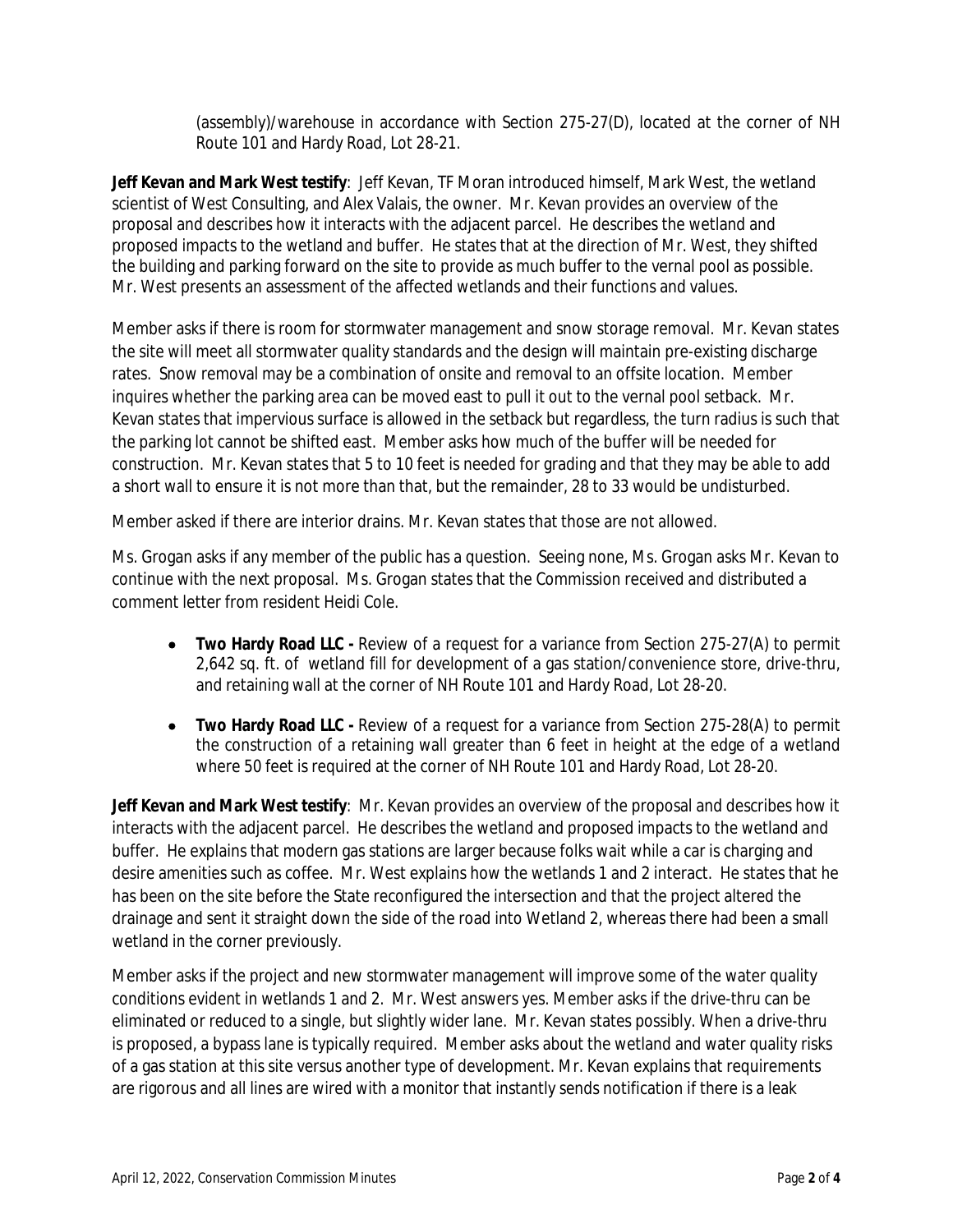detection anywhere in the system. He explains that drips and spills at the pump are collected in a special pad around the pumps. Onsite runoff moves to a catch basin and through an oil and water separator, which is maintained and cleaned on a regular basis.

Ms. Grogan asks if any member of the public has a question. Deidre Menard of 69 Bedford Center Road said she was concerned about MBTE contamination associated with the Gas Station. The stated that it was an issue at the Mobile Station near her residence. The group discussed MBTE and said the additive was banned and replaced with ethanol.

**MOTION: Mr. Carter motions to approve the requests for wetland fill and encroachment in the wetland buffers. No Second. MOTION FAILS.**

**MOTION: Ms. Jones motions to table the application to the May meeting pending a site walk with the Commission. Ms. Donovan, Ms. Evans, and Ms. Bemiss vote in favor. Mr. Carter votes no. MOTION CARRIES.** 

Mr. Carter recuses himself.

Chair Grogan said moving on Mr. Silva are you ready? Please present your application.

**Frank Silva and His Associate testify** regarding their request for an after-the-fact variance from Section 275-28(A) to build a shed within 32.2 feet of the edge of a wetland where 50 feet is required, at 110 New Boston Road, Lot 2-10-1.

**MOTION: Ms. Jones motions to approve an after-the-fact variance from Section 275-28(A) to build a shed within 32.2 feet of the edge of a wetland where 50 feet is required, at 110 New Boston Road, Lot 2-10-1, with the added condition that crushed rock be placed around the edge of the shed and the flow path to the wetland be stabilized with plantings. Ms. Grogan seconds the motion. ALL IN FAVOR – unanimous. MOTION CARRIES.**

**Member of the Public:** Resident Deidre Menard asked if the Agenda included discussion of the proposed library parking lot expansion. Ms. Menard was informed there were no wetland or buffer impacts associated with the proposal and therefore it is not within the purview of the Commission.

**CUB Day:** Mr. Carter said CUB Day is coming up this weekend on Saturday, April 16th from 9 to 1. Bags are available at the Town Library, Town Office Building location, the Safety Complex where the Police and Fire are. There will be a box there. There will be a box at the Farm at Joppa Hill, and anytime, doesn't matter if it's the 16<sup>th</sup> or any time, the Transfer Station has them. The CUB Day signs are also up as you enter Bedford from Merrimack and coming in from Goffstown, on Wallace Road.

**Chubbuck Site Plan** - Mr. Carter said our new Town Councilor, Kathleen Bemiss, has agreed to take this one. She happens to live abutting the Chubbuck property. Ms. Bemiss stated she is recommending the area for Town Forest designation and is excited to work on that.

**Logo Contest –** Ms. Ports said our Logo winner is Entry 6 by Peter and Brandon Sullivan. How would the Commission like to roll out the logo? Members suggested bumper stickers, hats, letter head, website, and signs for now. Ms. Jones will help with pricing and orders.

**History Write-ups –** Ms. Ports said Bedford Land Trust is compiling information for us and Ms. Evans will be assisting with the history write-ups. This will get started in the next few weeks.